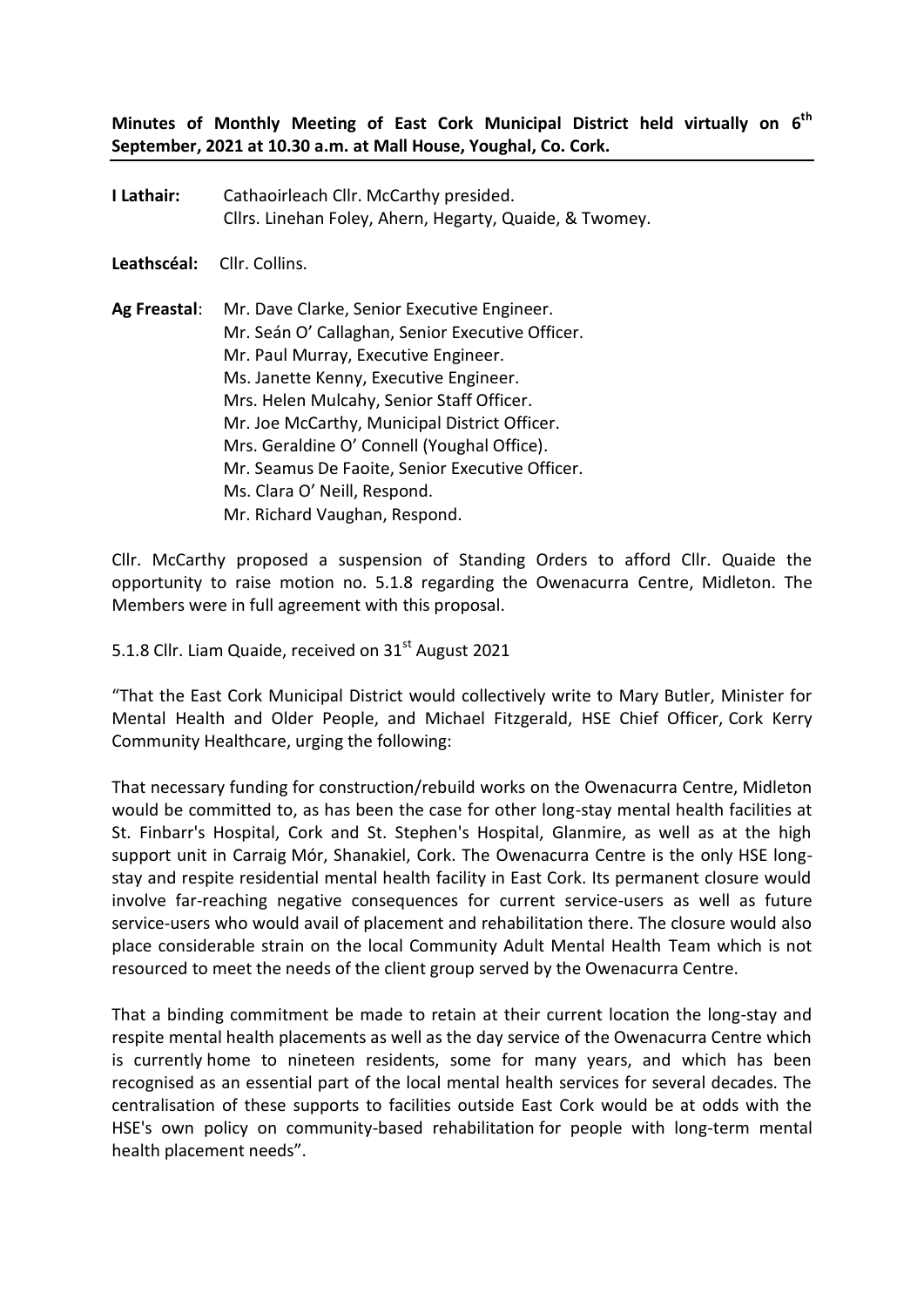The Members fully supported this motion and commended Cllr Quaide on raising the motion. The Members stated that it is vital that this service be retained within the community as it would be a huge loss to the East Cork area.

Cllr. Quaide thanked the Members for their support and informed the Members that he has liaised with Neasa Hourigan Green Party TD and also a qualified Architect who assured Cllr. Quaide that the residents of the Owenacurra Centre are in no immediate danger and stated that there are structural issues with the boiler that need to be addressed.

# 1. **Confirmation of Minutes of Meeting held on 5 th July 2021.**

The Minutes of the Meeting held on  $5<sup>th</sup>$  July 2021, were unanimously adopted on the proposal of Cllr. Linehan Foley and seconded by Cllr. Ahern.

# **3. Consideration of Reports and Recommendations.**

3.4 Chief Executive Report – Part 8 Planning – Lands at Barrack Field, Youghal. (Report emailed to Members by Mary McHugh Creedon).

 Seamus De Faoite, Senior Executive Officer presented to the Members the Part 8 Development of Lands at Barrack Road, Youghal. The construction of 28 no. 1 and 2 storey residential housing units compromises of 10 no. 2 bed houses & 18 no. 3 bed houses with provision for to 28 no. car parking spaces.

The Senior Executive Officer thanked Mr. Dave Clarke, Senior Executive Engineer and his team for their input into the layout of the site and the planned roads and footpaths.

The public notice for the development was advertised on  $28<sup>th</sup>$  May and the closing date for submissions was  $12^{th}$  July. One submission was received from a neighbouring landowner.

The Senior Executive Officer informed the Members that he was seeking approval to commence with the Part VIII Process for this development and to go to full Council next week for consideration.

Cllr. Linehan Foley thanked Seamus and his team and stated that the development was welcomed for both the Youghal and East Cork area.

On the proposal of Cllr. Linehan Foley which was seconded by Cllr Hegarty the Members unanimously agreed to proceed with the Part VIII Process for the proposed construction of 28 no. 1 and 2 storey residential housing units at Barrack Field, Youghal.

Seamus De Faoite, Senior Executive Officer, informed the Members that The Irish Council for Social Housing had shortlisted the following two Cork County housing projects for the ICSH Allianz Community Housing Awards 2021: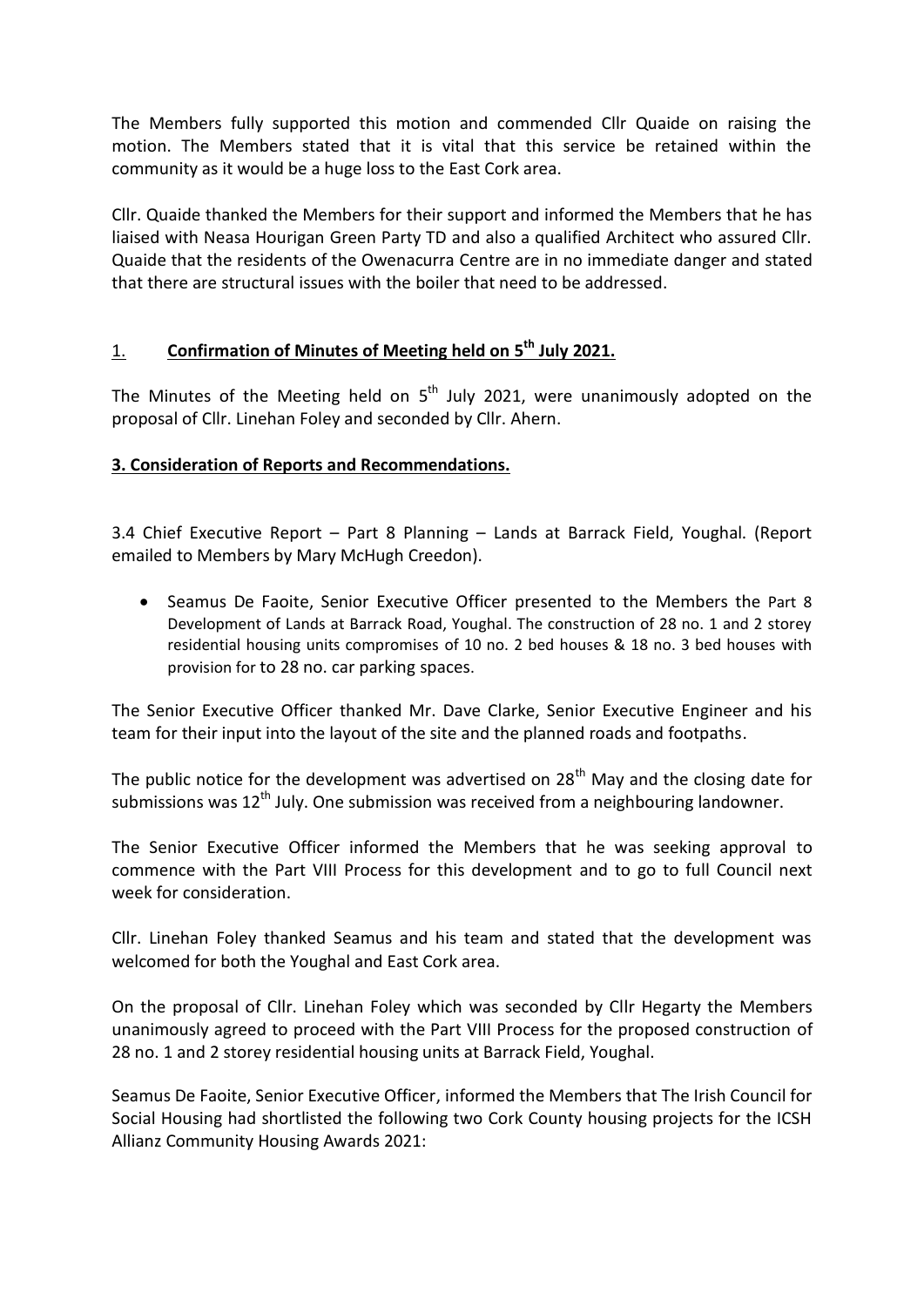- 1. 85 North Main Street Youghal Circle VHA 15 apartments
- 2. Páirc De hÍde, Duntahane, Fermoy Respond 46 units.

The Senior Executive Officer informed the Members that both projects were entered and deservedly shortlisted under the "Collaboration" category of the competition. Both Schemes have involved a strong partnership between our own Housing Directorate and the individual Approved Housing Bodies (Circle and Respond) in getting both completed and allocated to our approved housing applicants and stated that voting is open from the  $6^{\text{th}}$  – 13<sup>th</sup> September with the winner being announced at the ICSH Biennial Housing Conference on the 23<sup>rd</sup> September and urged Members to support these projects.

## **3.1 Municipal District Officers Report September 2021**.

Mr. Joe McCarthy, Municipal District Officer circulated the following Municipal District Officers Report to the Members:

## **Midleton to Youghal Greenway.**

Works on the construction of the Midleton Youghal Greenway have now recommenced following the lifting of Covid 19 restrictions for essential infrastructure under national guidance. As a result of Covid 19 restrictions on construction activity over the past year, the programme for the delivery of the Greenway has been impacted and the completion of the overall project is now planned for Q1 2023. Cork County Council will seek to identify opportunities to open completed sections of the Greenway on a phased basis in advance of completing the overall route. The Members will be kept informed of significant progress such as stage completions or section openings as they arise.

Midleton Town Centre Improved Access & Enhancement Project, Phase 2.

The design and tender documentation for the project was reviewed by a Construction Claims Specialist in Q1 2021. As previously explained this review was necessary to reduce the risk of additional Construction cost due to Contractor claims and associated delays during the construction phase. Issues identified by the review are currently being resolved by our Consultants and once these have been addressed the Project will be advertised for tender. Subject to the completion of a successful tender process, construction should commence in Q4 2021 with completion in Q1 2023.

#### **Water Sports Facility for Claycastle**

Garrylucas and Claycastle Beaches to benefit from new Water Sports Activity Facilities.

Cork County Council has welcomed the announcement by the Minister for Tourism, Culture, Arts, Gaeltacht, Sport and Media, Catherine Martin, that Cork County will benefit from the construction of Water Sports Activity Facility Centres at Garrylucas and Claycastle beaches. This follows applications by Cork County Council in December 2020 under the Fáilte Ireland 'Platforms for Growth' Water Sports Activity Facility Centres funding call. The funding approvals will facilitate the construction of new state-of-the-art facilities at both locations, the key components of which will be sustainable and accessible design, toilet & shower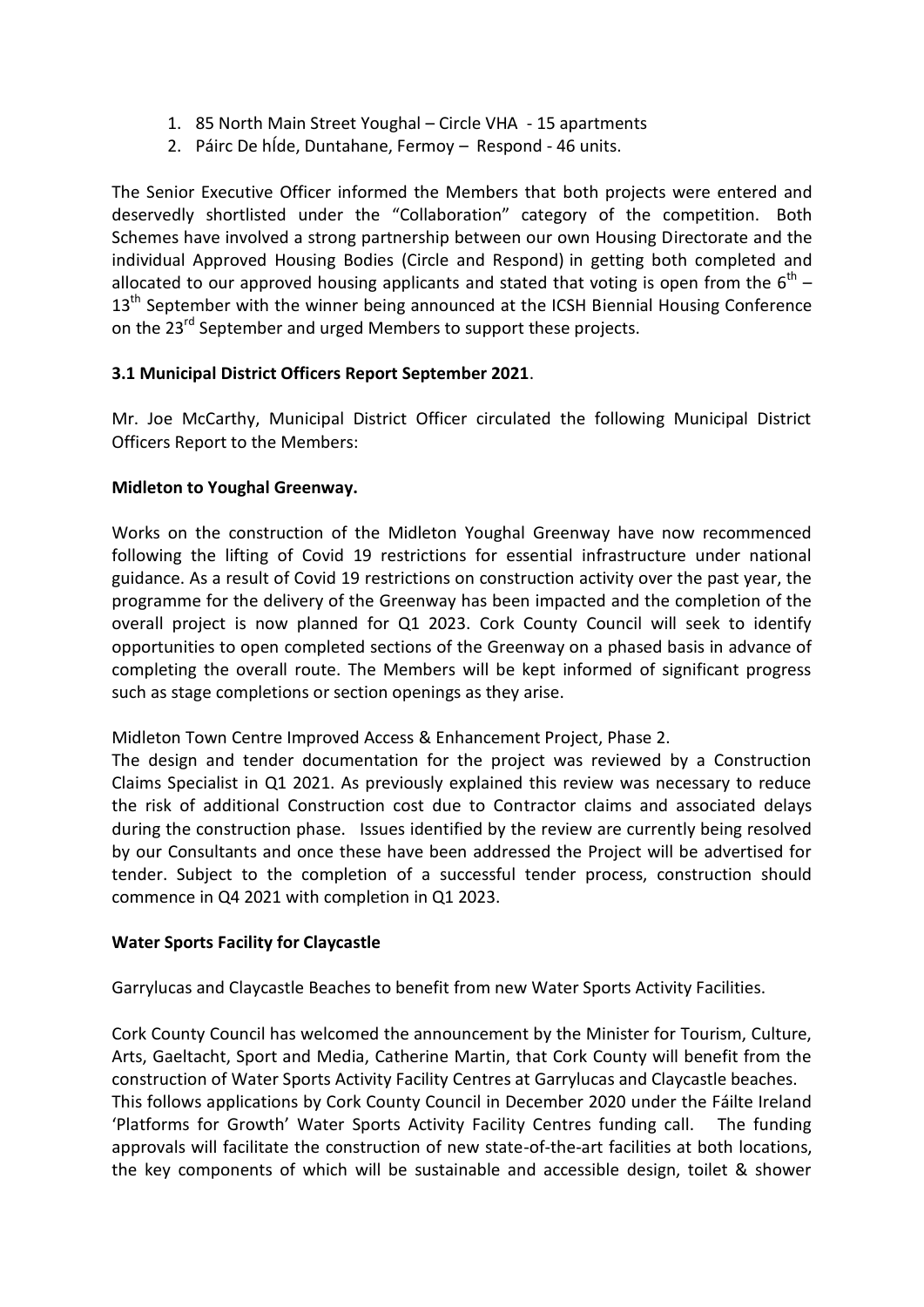provision, all weather changing facilities, secure storage, induction space and equipment wash down facilities.

The facilities will be of great benefit to the existing water sports activity businesses which operate from the two beaches and will also encourage new businesses to offer services from both locations.

# **Front Strand Public Convenience & Lifeguard Facility.**

At a previous meeting members were updated on the need to retender this project following on from an initial unsuccessful tender process. The second tender process failed to deliver what the Council considered to be an economically viable tender. The Council is now considering all its options and members will be kept updated.

## **Youghal RRDF Application (Courthouse) – and Public Realm.**

This project involves the regeneration of the Town Centre through public realm renewal and the development of a future vision for the disused former Courthouse. This funding also provided for the acquisition of the former soup kitchen property which has now been completed.

A multi-disciplinary design team has been appointed to draw up plans for the refurbishment and re-development of the courthouse and soup kitchen.

The County Architects Dept. are progressing the scope and design of the public realm enhancements.

#### **Town & Village Renewal Scheme, 2020.**

Glenbower Wood.

An application for funding to facilitate the replacement of 3 no. footbridges in Glenbower Wood, Killeagh, was successful and the Department allocated €36,000 to this Project. The detailed design has been completed and tenders will be sought shortly.

#### **Town & Village Renewal Scheme 2020 Accelerated Measures in Response to Covid-19**

Old Bridewell Gaol, Youghal

The Council was successful and received a grant of €38,000 for a joint Cork County Council, Youghal Tidy Towns and Tesco Youghal proposal to develop a community garden at the Old Bridewell Gaol, Mill Road, Youghal. The project will consist of a gated community garden including an urban orchard, raised beds, seating and courtyard. Detailed design complete. Work has commenced and is expected to take 8 weeks to complete.

#### **Castlemartyr.**

A grant of €25,000 was approved under the Town & Village Renewal Scheme 2020 Accelerated Measures to part fund the development of a linear walkway from Castlemartyr village along the Ladysbridge road to the entrance to Castlemartyr Resort/ Forestry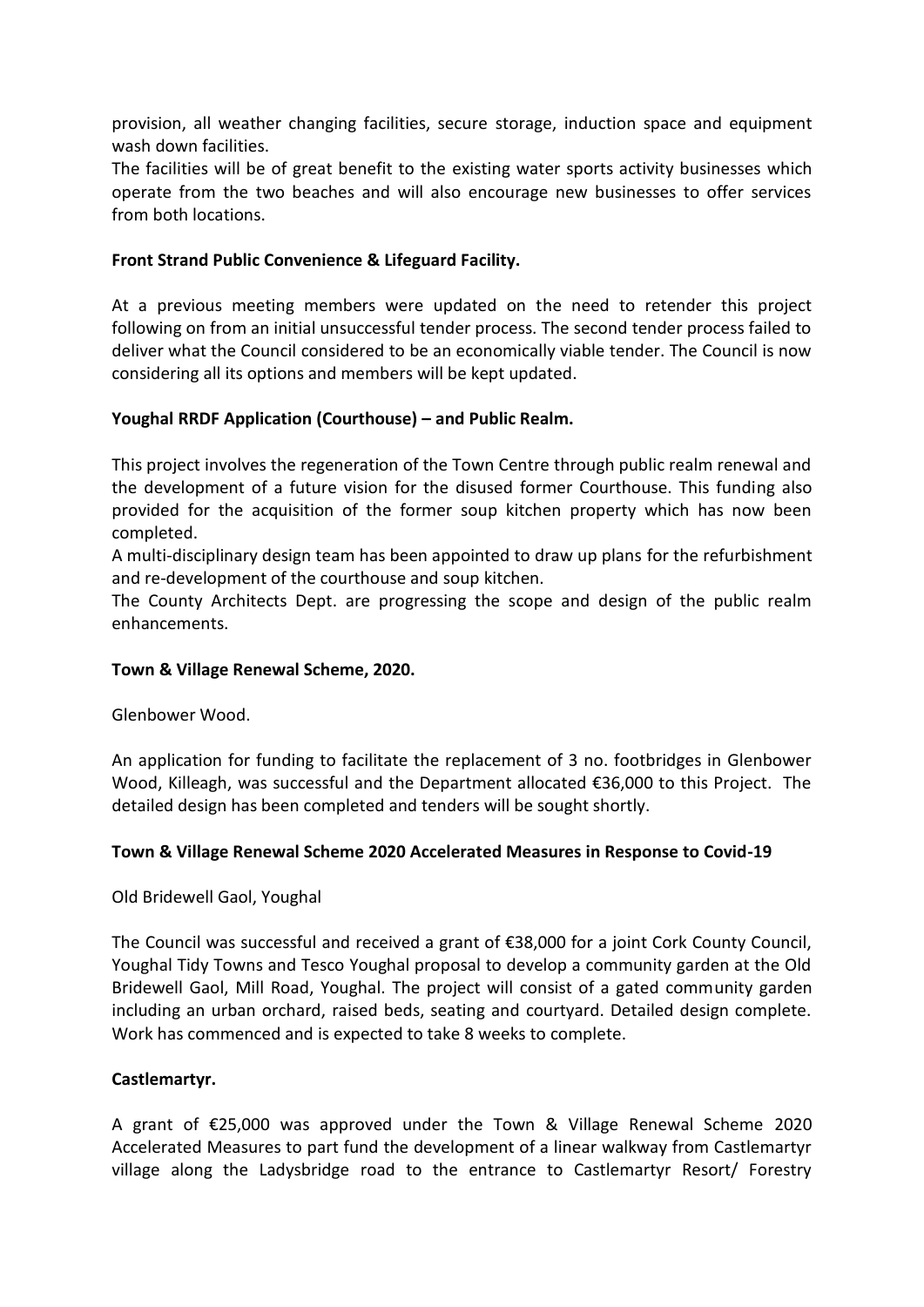entrance. A further €68,500 was allocated to this project from the 2019 Village Enhancement Scheme. A contractor has been selected to undertake the works and we are currently programming this work into his very busy schedule. Members will be kept updated.

### **New Library for Youghal**

Cork County Council has secured funding to the value of  $E4,822,511$  for two projects in the Government's Rural Regeneration and Development Fund (RRDF).

Youghal has received one of the highest funding allocations at €4,048,511 with Cork County Council providing an additional  $\epsilon$ 449,835, for a new town library. A collection of derelict buildings on North Main Street will be renovated and extended to create a modern and fully restored library. The new library will reinvigorate the town centre and provide essential community facilities and services, including remote learning resources and an accessible public space in the town for residents and visitors.

Cork County Council has commenced with the Procurement process for the appointment of a consultant design team.

#### **Midleton Library**

The emergency cupola works are completed. We are delighted that these works are done to protect the cupola before another winter of storms would cause further damage. The exterior of the cupola has a temporary protective finish until the proper conservation and repair works progress. Cork County Council is currently procuring consultants to prepare preliminary design work for possible future conservation works for the building.

This item was marked as read.

| 3.2 Statistics for the East Cork Beachguard Stations 2021 to the end of August. |  |
|---------------------------------------------------------------------------------|--|
|                                                                                 |  |

| <b>Beachguard Station</b>           | <b>Rescues</b> | 1st Aid | <b>Missing</b> | <b>Advice Given Accidents</b> |           |
|-------------------------------------|----------------|---------|----------------|-------------------------------|-----------|
|                                     |                |         | <b>person</b>  |                               | Prevented |
| Claycastle                          |                | 55      |                | 537                           | 180       |
| <b>Front Strand</b>                 |                | 46      | 6              | 1307                          | 795       |
| Redbarn                             |                | 29      |                | 1198                          | 200       |
| Garryvoe                            |                | 215     |                | 1475                          | 1011      |
| <b>Totals for East Cork Beaches</b> |                | 345     | 13             | 4517                          | 2186      |

Mr. Seán O' Callaghan, Senior Executive Officer informed the Members that this report brings information to the Members on services provided at local beachguard stations and shows how active our lifeguard services is on the ground.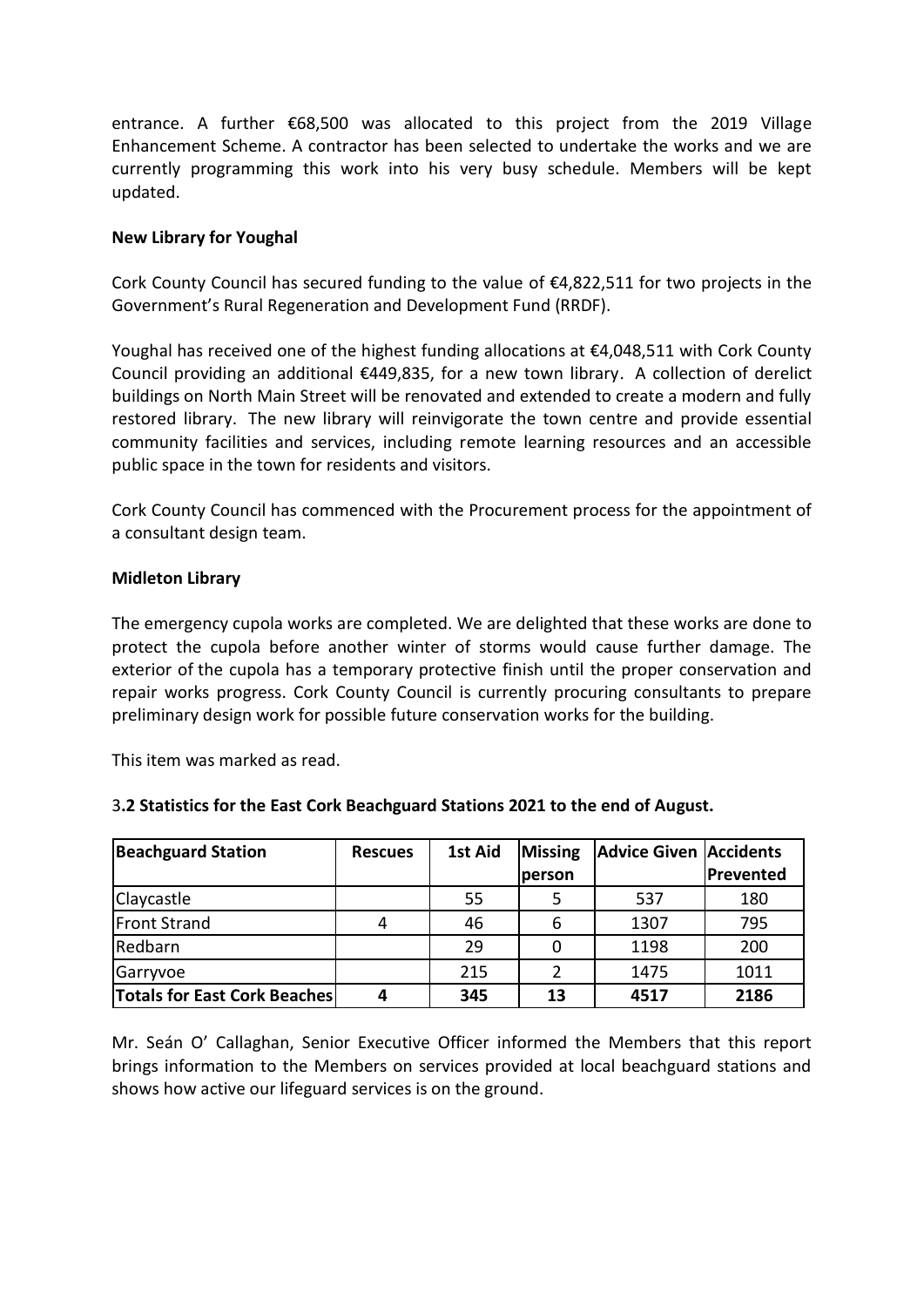# **3.3 Chief Executive Report on Lighthouse, Part 8 Planning.**

Mr. Seán O' Callaghan, Senior Executive Officer informed the Members that this report is not prepared and proposed that a special brief meeting be held with the Members in the coming week to bring before full Council.

# **3.5 Section 38 Report: Proposed Traffic Calming Works at R630 Rosehill, Midleton, Co. Cork.**

Mr. Dave Clarke, Senior Executive Engineer informed the Members that due to a technical issue this report has not been prepared and proposed that this item be deferred to coincide with the meeting to be held in relation to the Part 8 Planning for Youghal Lighthouse. All Members were in agreement with the proposal.

# **3.6 Section 38 Report: Proposed Traffic Calming Works at The Rock, Midleton, Co. Cork.**

Mr. Dave Clarke, Senior Executive Engineer informed the Members that due to a technical issue this report has not been prepared and proposed that this item be deferred to coincide with the meeting to be held in relation to the Part 8 Planning for Youghal Lighthouse. All Members were in agreement with the proposal.

# **3.7 East Cork Municipal District Regional and Local Roads (Restoration Improvement & Restoration Maintenance) Programme 2021 – Progress Report.**

Mr. Dave Clarke, Senior Executive Engineer circulated the following East Cork MD Regional & Local Roads (Restoration Improvement & Restoration Maintenance) Programme 2021 to the Members.

| <b>Funding</b><br>Grant    | Project<br><b>Number</b> | <b>Road</b><br><b>Class</b> | <b>Road Number</b> | <b>Road Name and</b><br>or Townland         | Length of<br>Work (m) | $\%$<br><b>Completed</b> |
|----------------------------|--------------------------|-----------------------------|--------------------|---------------------------------------------|-----------------------|--------------------------|
| Category                   |                          |                             |                    | <b>Name</b>                                 |                       |                          |
| Restoration<br>Maintenance | RM <sub>1</sub>          | LP                          | L-3602             | East Cork $-$ L-3602<br>(part) Kearney's X  | 2233                  | 100%                     |
|                            |                          |                             |                    | to Moanbaun                                 |                       |                          |
| Restoration                | RM <sub>2</sub>          | LS.                         | L-7609             | East Cork $-$ L-7609                        | 2515                  | 100%                     |
| Maintenance                |                          |                             |                    | Pigeonhill<br>to<br><b>Brodericks Cross</b> |                       |                          |
| Restoration                | RM <sub>3</sub>          | LP                          | L-3604-0           | East Cork $-$ L-3604                        | 1480                  | 100%                     |
| Maintenance                |                          |                             |                    | (Leamlara<br>to<br>Condonstown              |                       |                          |
| Restoration                | RM <sub>4</sub>          | <b>LP</b>                   | L-3601             | East Cork $-$ L3601                         | 3005                  | 0%                       |
| Maintenance                | RM <sub>5</sub>          | R                           | $R-627$            | (part) at Rathgire<br>East Cork $-$ R627    | 5047                  | 60%                      |
| Restoration<br>Maintenance |                          |                             |                    | (part)                                      |                       |                          |
|                            |                          |                             |                    | <b>Donnickmore</b><br>to                    |                       |                          |
|                            |                          |                             |                    | Murleys X                                   |                       |                          |
| Restoration                | RM <sub>6</sub>          | LS.                         | L-7804             | East Cork $-$ L7804                         | 2911                  | 0%                       |
| Maintenance                |                          |                             |                    | (part)                                      |                       |                          |
|                            |                          |                             |                    | Ballyknockane                               |                       |                          |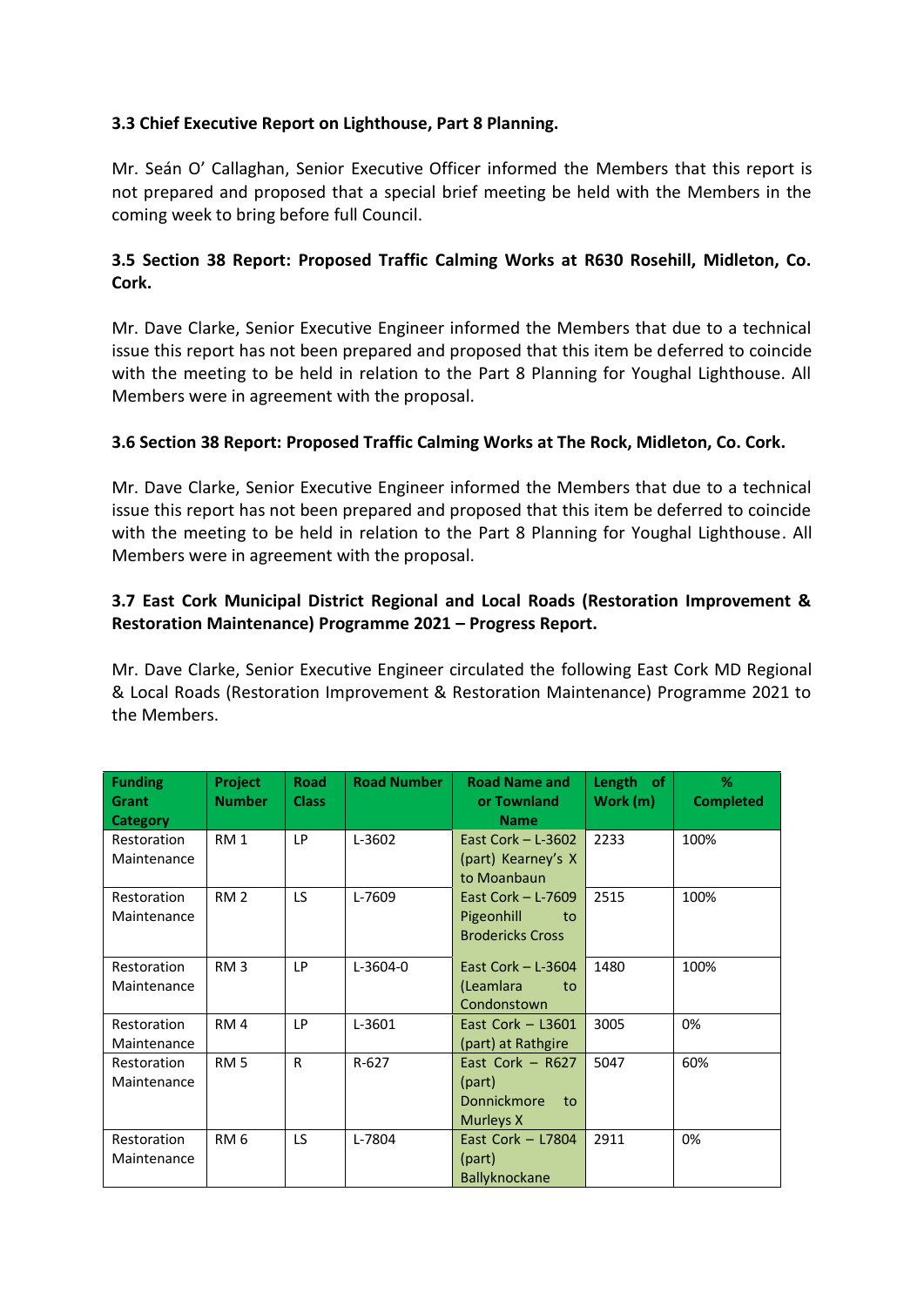| Restoration | RM <sub>7</sub> | LS.       | L-7803  | East Cork $-$ L7803                       | 1281   | 0%                  |
|-------------|-----------------|-----------|---------|-------------------------------------------|--------|---------------------|
| Maintenance |                 |           |         | Kilnafurry                                |        |                     |
| Restoration | RM <sub>8</sub> | <b>LP</b> | L-3814  | East Cork - L3814                         | 1125   | 100%                |
| Maintenance |                 |           |         | (part) Redbarn                            |        |                     |
| Restoration | RM <sub>9</sub> | LS.       | L-7861  | East Cork - L-7861                        | 1524   | 100%                |
| Maintenance |                 |           |         | <b>Pilmore Road</b>                       |        |                     |
| Restoration | <b>RM 10</b>    | LP        | L-3816  | East Cork $-$ L-3816                      | 1065   | 100%                |
| Maintenance |                 |           |         | (part)                                    |        |                     |
|             |                 |           |         | <b>Ballymacoda</b><br>to                  |        |                     |
|             |                 |           |         | Knockadoon Road                           |        |                     |
| Restoration | <b>RM 11</b>    | LP, LS    | L-3630  | East Cork $-$ L3630                       | 1702   | 100%                |
| Maintenance |                 |           |         | Stacks Cross to                           |        |                     |
|             |                 |           |         | Knockasturkeen                            |        |                     |
| Restoration | <b>RM 12</b>    | <b>LP</b> | L-3818  | East Cork - L3818                         | 2600   | 100%                |
| Maintenance |                 |           |         | (part) Ballyrussell                       |        |                     |
|             |                 |           |         | to Loughane                               |        |                     |
| Restoration | <b>RM 13</b>    | LS.       | L-7683  | East Cork $-$ L7663                       | 1800   | 100%                |
| Maintenance |                 |           |         | (part) Monagurra                          |        |                     |
|             |                 |           |         | to Ballyduff                              |        |                     |
| Restoration | <b>RM 14</b>    | <b>LP</b> | L-3642  | East Cork $-$ L3642                       | 705    | 0%                  |
| Maintenance |                 |           |         | (part) Ballyvaloon                        |        |                     |
| Restoration | <b>RM 15</b>    | R.        | R-630   | East Cork $-$ R630                        | 2267   | 100%                |
| Maintenance |                 |           |         | Lower Aghada to                           |        |                     |
|             |                 |           |         | Whitegate                                 |        |                     |
|             |                 |           |         | <b>RESTORATION MAINTENANCE SUBTOTAL =</b> | 31,260 |                     |
|             |                 |           |         |                                           |        |                     |
| Restoration | R11             | LP        | L-3601  | East Cork $-$ L3601                       | 1658   | 5%                  |
| Improvement |                 |           |         | Monaleen                                  |        |                     |
| Restoration | RI <sub>2</sub> | LS.       | L-7834  | East Cork - L7834                         | 1906   | 100%                |
|             |                 |           |         |                                           |        |                     |
| Improvement |                 | LT.       |         | Coolcap                                   | 400    |                     |
| Restoration | RI <sub>3</sub> |           | L-38061 | Cork<br>East                              |        | 100%                |
| Improvement |                 |           |         | L38061<br>(part)                          |        |                     |
|             |                 |           |         | High<br>Road                              |        |                     |
|             |                 |           |         | Killeagh<br>East Cork $-$ L7839           |        |                     |
| Restoration | RI <sub>4</sub> | LS        | L-7839  |                                           | 800    | 100%                |
| Improvement |                 |           |         | <b>Dishane</b>                            |        |                     |
| Restoration | RI <sub>5</sub> | LS.       | L-7828  | East Cork - L7828                         | 1491   | 50%                 |
| Improvement |                 |           |         | <b>Ballyglavin</b>                        |        |                     |
| Restoration | RI <sub>6</sub> | LS        | L-9509  | East Cork $-$ L9509                       | 80     | <b>Tender Stage</b> |
| Improvement |                 |           |         | (part) Sweetfield                         |        |                     |
|             |                 |           |         | Estate                                    |        |                     |
| Restoration | RI <sub>7</sub> | LP        | L-3813  | East Cork $-$ L3813                       | 1387   | 100%                |
| Improvement |                 |           |         | <b>Beanfield</b><br>Cross                 |        |                     |
|             |                 |           |         | towards Gortroe                           |        |                     |
| Restoration | RI <sub>8</sub> | LP        | L-38165 | East Cork $-$ L3816                       | 1400   | 100%                |
| Improvement |                 |           |         | (part)                                    |        |                     |
|             |                 |           |         | Knockadoon                                |        |                     |
| Restoration | RI <sub>9</sub> | R         | R-633   | East Cork $-$ R633                        | 2000   | Contract            |
| Improvement |                 |           |         | Lisquinlan                                |        | Awarded             |
| Restoration | RI 10           | R         | R-629   | East Cork $-$ R629                        | 306    | 100%                |
| Improvement |                 |           |         | Approach<br>to                            |        |                     |
|             |                 |           |         | Ballycotton                               |        |                     |
| Restoration | RI 11           | LP        | L-3642  | East Cork $-$ L3642                       | 931    | 5%                  |
| Improvement |                 |           |         | Ballyvaloon                               |        |                     |
|             |                 |           |         |                                           |        |                     |
| Restoration | <b>RI 12</b>    | LP        | L-3630  | East Cork $-$ L3620                       | 1850   | 100%                |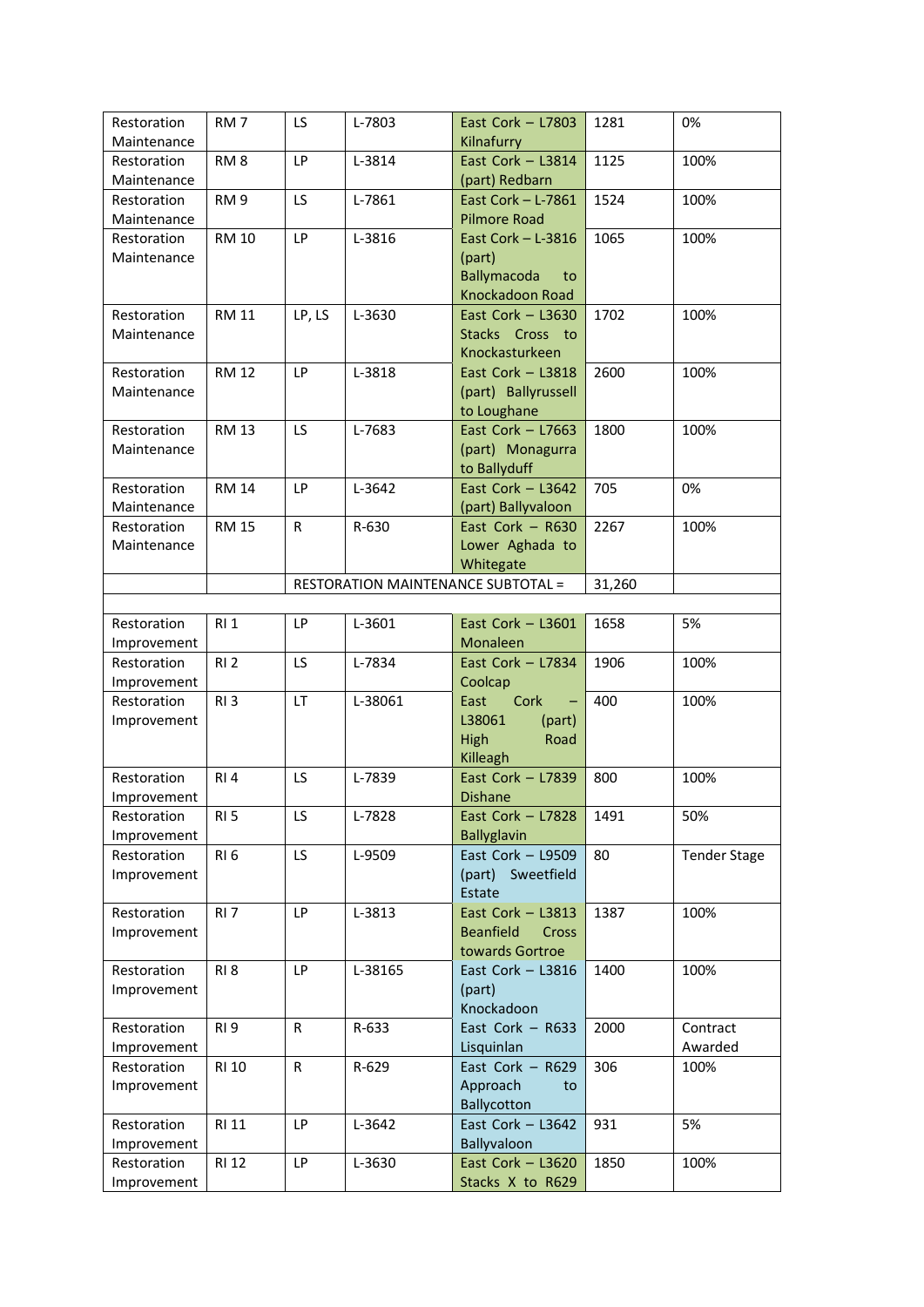|                            |              |     |          | <b>Ballymaloe</b>                       |        |          |
|----------------------------|--------------|-----|----------|-----------------------------------------|--------|----------|
| Restoration<br>Improvement | <b>RI 13</b> | LP  | L-3809   | East Cork $-$ L3809<br>Kilmountain X to | 2000   | 100%     |
|                            |              |     |          | Mogeely                                 |        |          |
| Restoration                | <b>RI 14</b> | LP  | L-3628   | East Cork $-$ L3628                     | 210    | 100%     |
| Improvement                |              |     |          | Whiterock (part)+                       |        |          |
|                            |              |     |          | <b>Thades Cross</b>                     |        |          |
| Restoration                | <b>RI 15</b> | LP  | L-3626   | East Cork $-$ L3626                     | 850    | 100%     |
| Improvement                |              |     |          | 'Rocky Road' at                         |        |          |
|                            |              |     |          | Copperingerstown                        |        |          |
| Restoration                | <b>RI 16</b> | LS. | L-7650   | East Cork $-$ L7650                     | 1299   | 100%     |
| Improvement                |              |     |          | Carrigagour                             |        |          |
| Restoration                | <b>RI 17</b> | R   | R-630    | East Cork $-$ R630                      | 672    | Contract |
| Improvement                |              |     |          | Loughatalia<br>to                       |        | Awarded  |
|                            |              |     |          | Rosehill                                |        |          |
| Restoration                | <b>RI 18</b> | LS. | $L-9402$ | East Cork $-$ L9402                     | 156    | 100%     |
| Improvement                |              |     |          | Park<br><b>Street</b>                   |        |          |
|                            |              |     |          | Midleton                                |        |          |
|                            |              |     |          | RESTORATION IMPROVEMENT SUBTOTAL =      | 19,396 |          |

# By Cork County Council

## By Contractor

This item was marked as read.

# **3.8 East Cork Municipal District Footpath Programme 2021 – Progress Report:**

Mr. Dave Clarke, Senior Executive Engineer circulated the following East Cork MD Footpath Programme 2021 to the Members.

| <b>Status</b>  | Location                                             | <b>Type of Works</b>                                   | <b>Approx</b><br>Length<br>(m) | <b>Status</b>       |
|----------------|------------------------------------------------------|--------------------------------------------------------|--------------------------------|---------------------|
| $\mathbf{1}$   | Marian Terrace (outside #1),<br>Aghada               | <b>Replace Existing</b>                                | 10                             | Completed           |
| $\overline{2}$ | Aghada<br>(outside<br>Lower<br>Siddons Court Estate) | Relocate ESB pole,<br>modify wall/connect<br>footpaths | 5                              | Contract<br>Awarded |
| 3              | Ballinacurra Village                                 | <b>Replace Existing</b>                                | 85                             | Contract<br>Awarded |
| 4              | Ballymacoda Village                                  | <b>Replace Existing</b>                                | 80                             | Contract<br>Awarded |
| 5              | Coleman's<br>St.<br>Terrace<br>(outside 19B), Cloyne | <b>Replace Existing</b>                                | 12                             | Completed           |
| 6              | Rock Street, Cloyne                                  | <b>Replace Existing</b>                                | 30                             | Contract<br>Awarded |
| 7              | Chapel Street, Cloyne                                | <b>Replace Existing</b>                                | 70                             | Contract<br>Awarded |
| 8              | National<br>Leamlara<br>(by<br>School)               | <b>Build Outs</b>                                      | N/A                            | Completed           |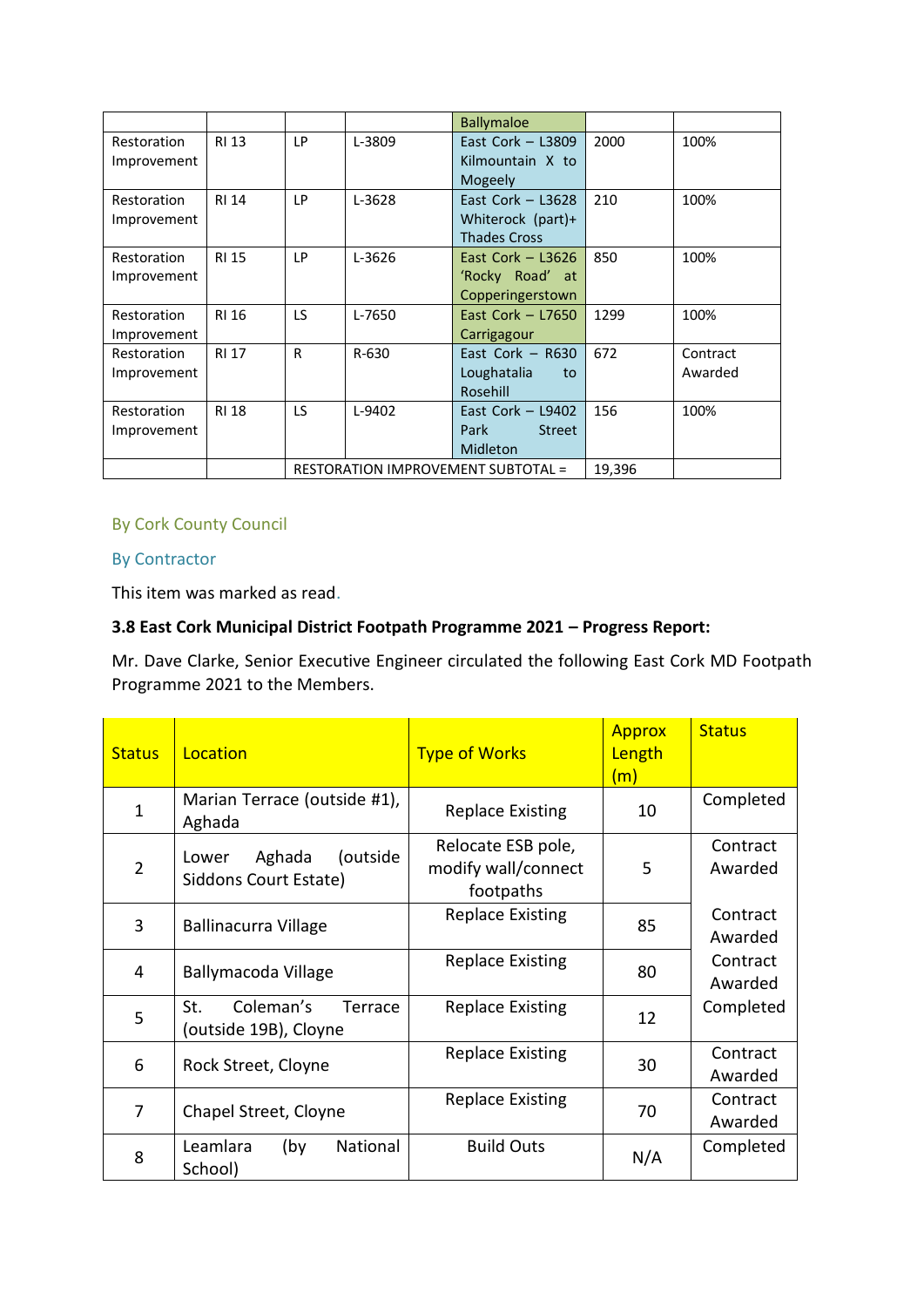| 9  | Elsinore Estate, Midleton                                                            | <b>Replace Existing</b>      | 150                  | Contract<br>Awarded |
|----|--------------------------------------------------------------------------------------|------------------------------|----------------------|---------------------|
| 10 | St. Mary's Road, Midleton                                                            | <b>Replace Existing</b>      | 25                   | Contract<br>Awarded |
| 10 | L-7725 Junction with Cork<br>road (Oatencake), Midleton                              | <b>Replace Existing</b>      | 10                   | Contract<br>Awarded |
| 11 | Dwyer's Road (at entrance<br>Industrial<br>Estate),<br>to<br>Midleton                | <b>Replace Existing</b>      | 10                   | Completed           |
| 11 | Riversfield Estate, Midleton                                                         | <b>Replace Existing</b>      | 50                   | Contract<br>Awarded |
| 12 | <b>Broomfield</b><br>Hill<br>(next<br>to<br>pedestrian crossing lights),<br>Midleton | <b>Replace Existing</b>      | 10                   | Completed           |
| 13 | of<br>South<br>entrance<br>to<br>Lauriston Estate entrance,<br>Midleton              | <b>Replace Existing</b>      | 5                    | Completed           |
| 14 | R626 Mill Road (outside Pre-<br>school), Midleton                                    | <b>Replace Existing</b>      | 5                    | Completed           |
| 15 | Redbarn                                                                              | New Footpath                 | 30                   | Completed           |
| 16 | Upper Range (outside # 3),<br>Rostellan                                              | <b>Replace Existing Kerb</b> | N/A                  | Completed           |
| 17 | Cois na Mara, Whitegate                                                              | <b>Replace Existing</b>      | 10                   | Completed           |
| 18 | Thomas<br>Davis<br>Terrace,<br>Whitegate                                             | <b>Replace Existing</b>      | 10                   | Completed           |
| 19 | Lower Road,<br>(outside<br>$\overline{2}$<br>Wavecreast), Whitegate                  | <b>Replace Existing</b>      | 6                    | Completed           |
| 20 | Father Murpohy Terrace,<br><b>Ballinacurra</b>                                       | <b>Replace Existing</b>      | Localised<br>Repairs | Completed           |
| 21 | Cois na hAibhainn, Cloyne                                                            | <b>Replace Existing</b>      | Localised<br>Repairs | Completed           |
| 22 | Laurel Court, Midleton                                                               | Replace Kerbs                | Localised<br>Repairs | Completed           |
| 23 | Cork Road Bridge, Midleton                                                           | <b>Replace Existing</b>      | Localised<br>Repairs | Completed           |

Funding for the footpath programme is from a Countywide budget of €900,000. The budget is allocated on a per head population basis with East Cork Municipal District receiving an allocation of €123,178.

This item was marked as read.

# **3.9 Disabled Persons Parking Space Request at Upper Strand, Youghal.**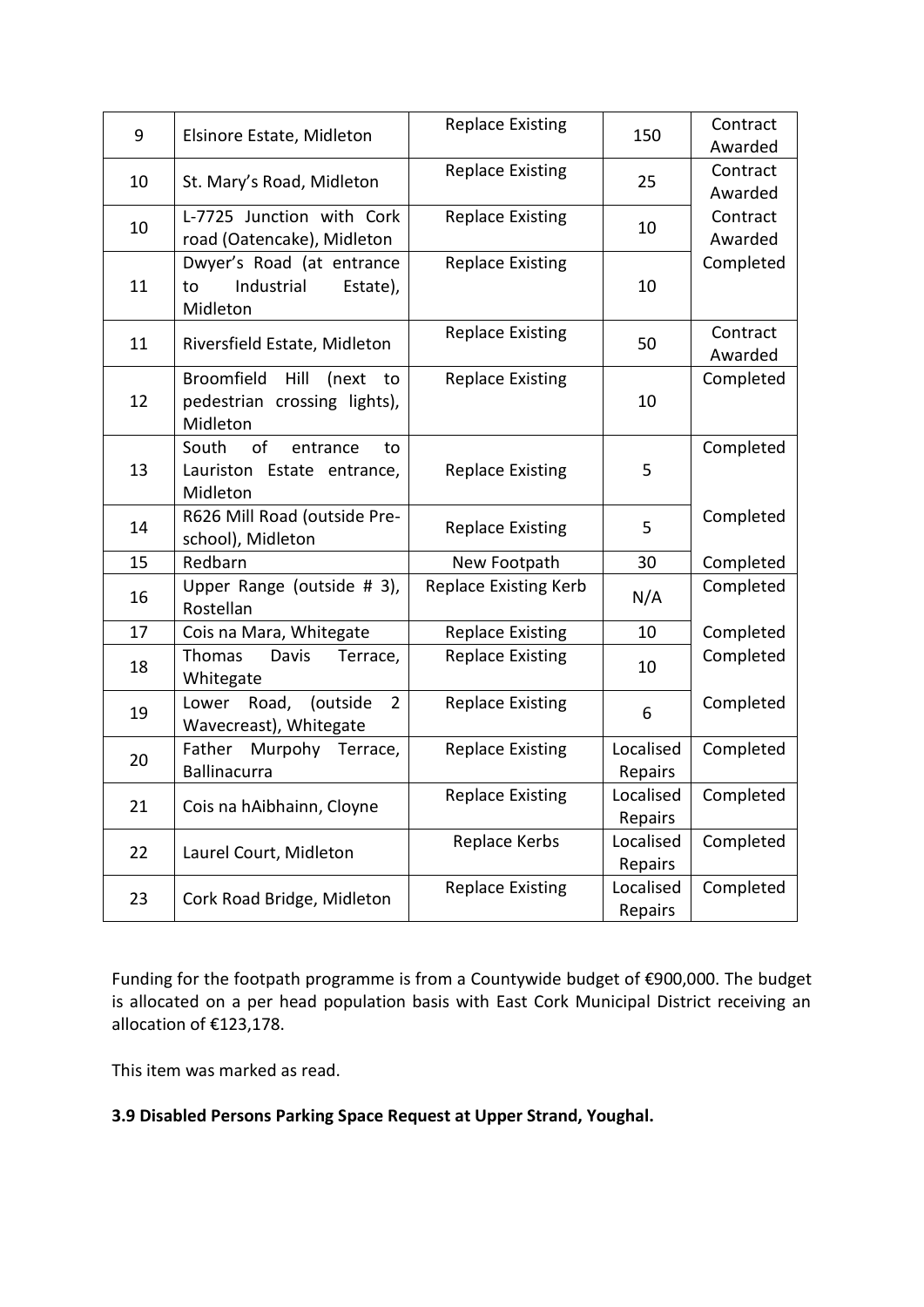Mr. Dave Clarke, Senior Executive Engineer circulated a map to the Members detailing the location of a request for the provision of a disabled persons parking space at Upper Strand, Youghal.

Cllr. Linehan Foley asked if the Engineer could liaise with Bus Eireann regarding the removal of a bus stop sign at this location as the bus stop is now located near Perks Funfair and also at the Strand Church.

Cllr. Linehan Foley also asked if the proposed change for the disabled persons parking space at Raheen Park be included.

Mr. Dave Clarke, Senior Executive Engineer informed the Members that he will email Bus Eireann regarding the removal of the bus stop sign at the proposed location.

Ms. Helen Mulcahy, Senior Staff Officer informed the Members that disabled persons parking spaces are not for the exclusive use of any one individual, it is important to note that they are for the benefit of all disabled drivers.

#### **4. Business Prescribed by Statute:**

None.

## **5. Notices of Motion.**

# 5.1.1 Cllr. Danielle Twomey, received on  $28<sup>th</sup>$  July 2021.

"Can a plan be put in place for the Riverside Walkway (Main Street Relief Road), from the Cork Road bridge to the Lidl bridge and beyond, that this area would be developed as a public amenity, walkway, picnic area, in the future. So that the full potential of this area be utilised."

Cllr. McCarthy supported this motion.

Mr. Joe McCarthy, Municipal District Officer informed the Members that Cormac O' Suilleabhain Senior Engineer, Traffic and Transportation Section has undertaken a detailed design of the Ballinacurra to Midleton Cycleway and stated that this route will come up along Riverside Way and would be developed from the car park at Bailick Road which will run up to Dwyer's Road.

The Municipal District Officer informed the Members that the Traffic and Transportation Section have done an excellent job on the walkway and cycleway and stated that a high standard will be delivered along Riverside Way area and also from Kennedy Park up to the Cork Bridge which in turn will be given full attention to dramatically improve these areas.

Cllr. McCarthy thanked the Municipal District Officer and Janette Kenny, Senior Engineer for the work done in this area.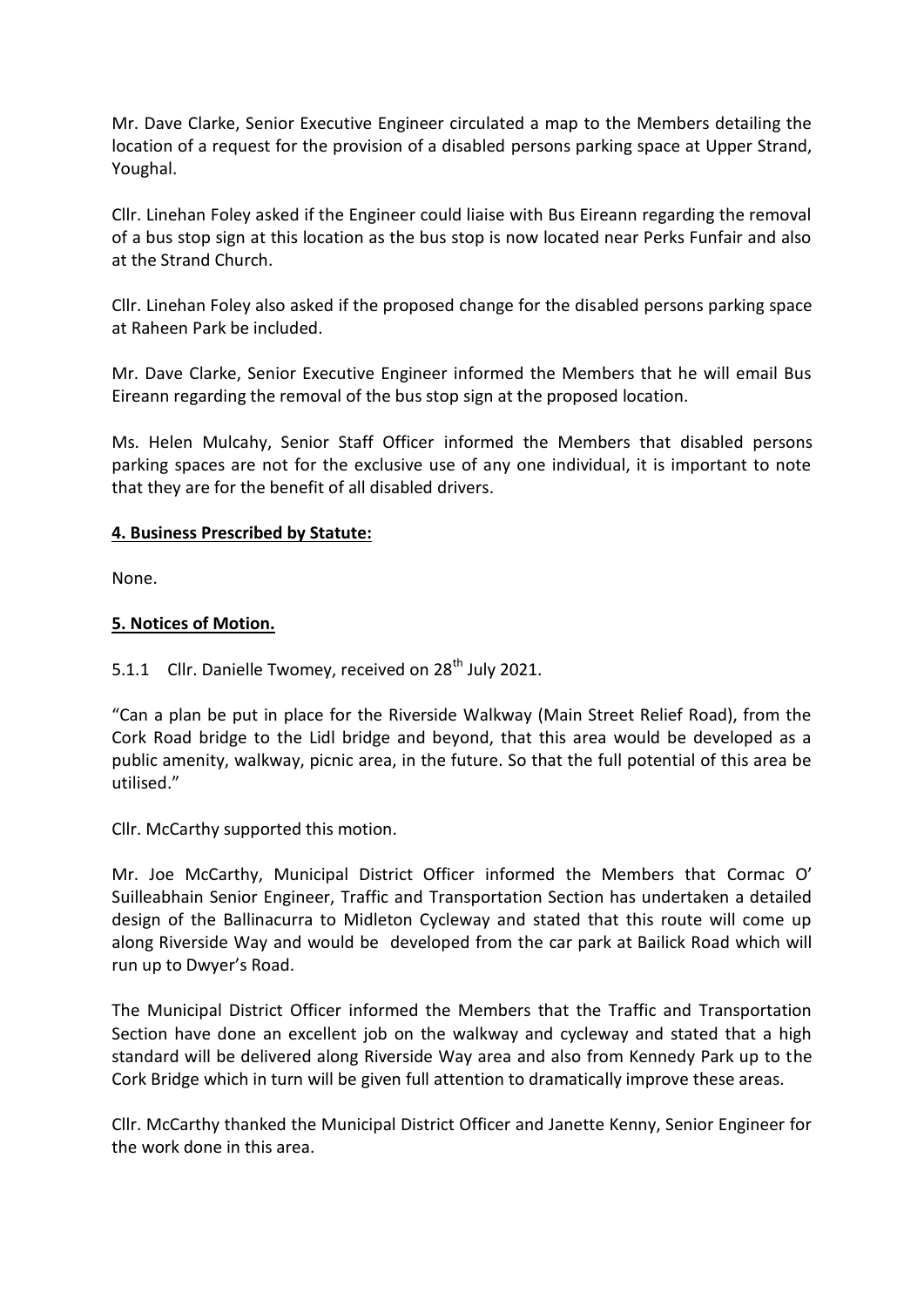Cllr. Twomey thanked Joe for a positive response to her motion.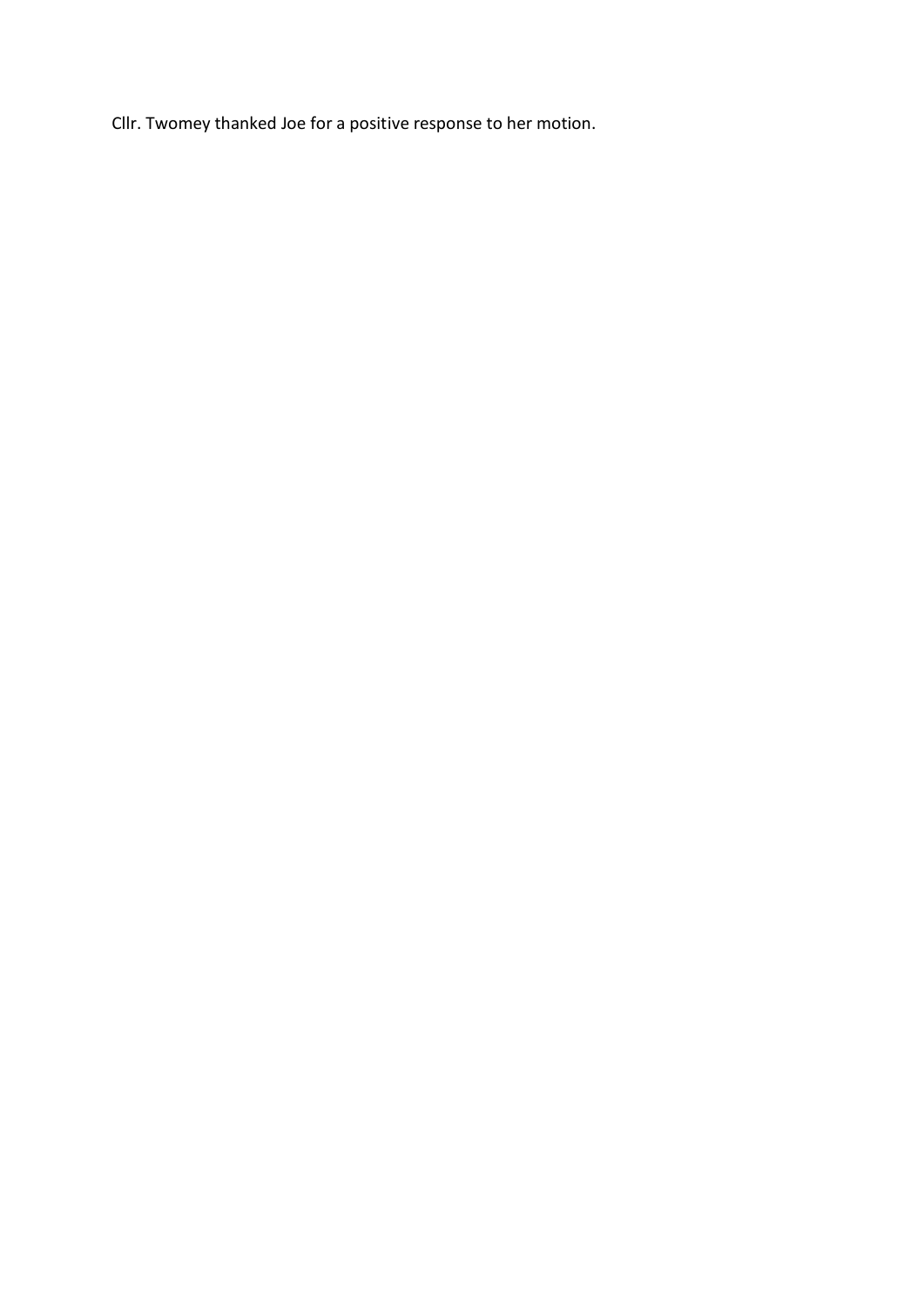Cllr. Twomey raised the issue of a grate that has been removed from under the Cork Bridge and stated that she has had a request from residents of the area to have same reinstalled.

Mr. Joe McCarthy, Municipal District Officer informed the Members that this is not public property and cannot envisage Cork County Council being responsible for same.

5.1.2 Cllr. Danielle Twomey, received on 16<sup>th</sup> August 2021.

"Can the engineer investigate the L3656 for traffic calming measures".

Cllr. McCarthy supported this motion.

Mr. Dave Clarke, Senior Executive Engineer that the footpath has been replaced at the Lower Section of Market Green providing traffic calming measures and stated that the provision of a pedestrian crossing at the soccer club is a candidate for funding under the Low Cost Safety Scheme for 2022.

5.1.3 Cllr. Danielle Twomey, received on 16<sup>th</sup> August 2021.

"Can this MD actively source any relevant funding streams and allocate such to the Garryvoe Playground that is in urgent need of upgrading".

Cllrs. McCarthy and Hegarty supported this motion.

Cllr. Hegarty stated that this was the first playground set up by Cork County Council and is the only playground in Cork County that does not have perimeter fencing and stated that the onus is on Cork County Council to give this playground a decent upgrade.

Mr. Joe McCarthy, Municipal District Officer, informed the Members that repairs have been carried out on and off at this playground and stated that it is remarkable that it has survived for so long.

The Municipal District Officer informed the Members that the usual procedure in relation to playground is to look towards local communities to fundraise, however with the playground at Garryvoe and having regard to its location which provides a good amenity for children over a large area, the Municipal District Officer stated that he will discuss the upgrade of this playground with the Engineer and discuss the recommendations and considerations including the provision of funding for this playground including the provision of fencing. In the meantime he informed the Members that a grant could be made available from discretionary funding and suggested that the local community group in Garryvoe make an application to Cork County Council for same.

Mr. Seán O' Callaghan, Senior Executive Officer informed the Members that there is a grant of between €7,000 - €15,000 available from the Department of Children and Youth Affairs and stated that the playground that will be developed at Garryvoe will be appropriate to children's needs. The Senior Executive Officer informed the Members that he will revert back to the Members in the coming months with a plan to fund same.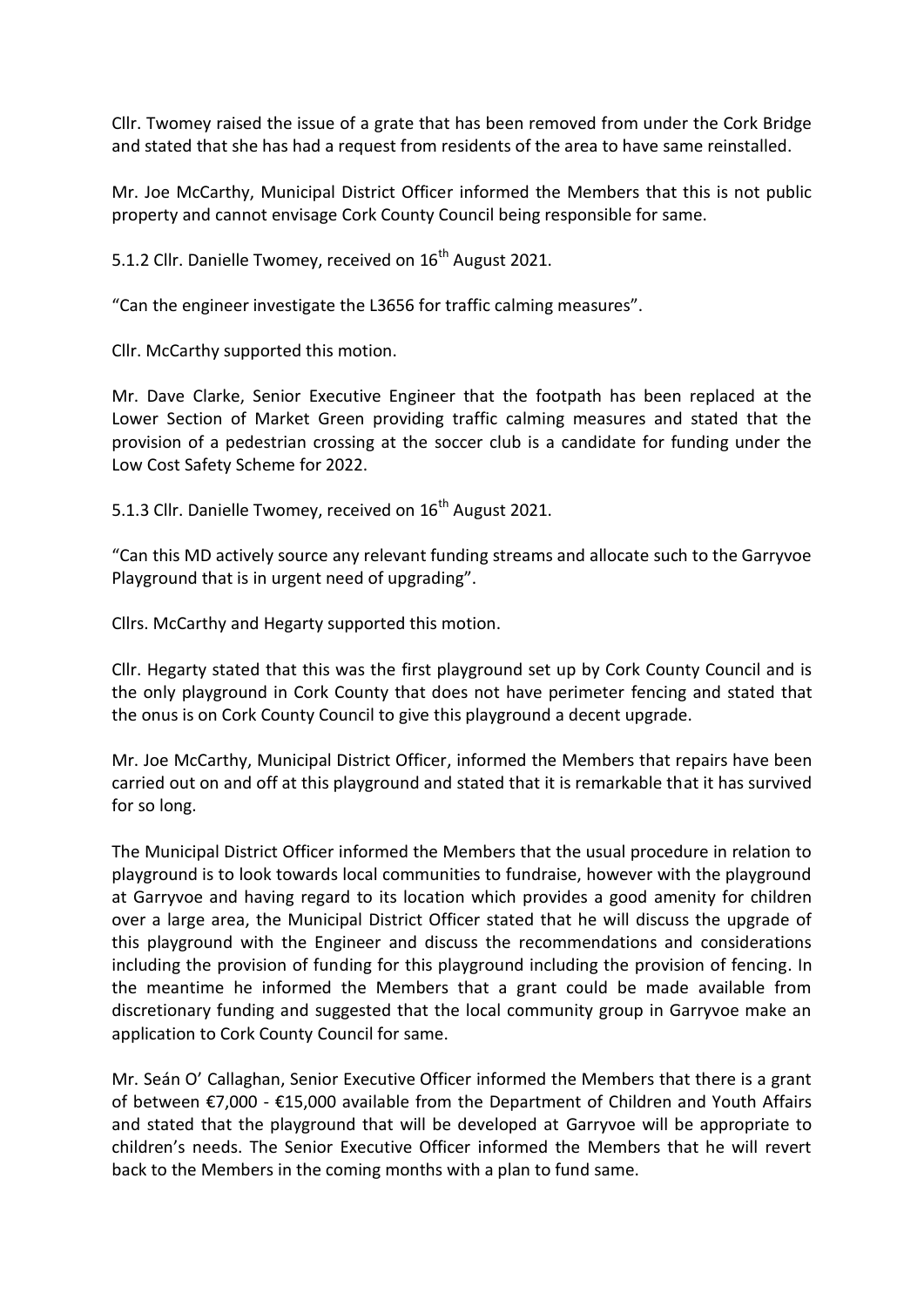Cllr. Twomey thanked both the Municipal District Officer and the Senior Executive Officer for their comments and asked if the equipment at the playground be looked at as she stated it is not accessible for everyone.

Mr. Seán O' Callaghan, Senior Executive Officer, informed the Members that there is no specific funding stream for playground equipment.

5.1.4 Cllr. Mary Linehan Foley, received on 25<sup>th</sup> August, 2021

"Asking Engineer to look at safety signage for Kilcoran Road beyond roundabout on entrance to Kilcoran Park, highly dangerous for residents trying to exit properties and speed is an issue, could verges be cut back and maybe signage and ramps.

Cllr. McCarthy seconded this motion.

Mr. Dave Clarke, Senior Executive Engineer will meet with Cllr. Linehan Foley at this location.

5.1.5 Cllr Mary Linehan Foley, received on 25<sup>th</sup> August, 2021

"Asking Engineer to look at more parking spaces in Dun Coran in grass area and an access area across green for wheelchair users as the ramps are dangerous on roadway".

Cllr. McCarthy seconded this motion.

Mr. Joe McCarthy, Municipal District Officer, informed the Members that Cork County Council do not have resources for the provision of extra car parking spaces within estates. Once an estate is taken in charge by Cork County Council roads and public lighting are maintained by the Council with water services being in the charge of Irish Water

5.1.6 Cllr. Mary Linehan Foley, received on 25<sup>th</sup> August 2021

"Asking that a survey be done in areas in Youghal on manhole covers a lot of them are loose – Copperally Close, Kilcoran Road, North Main Street to name a few".

Cllr. McCarthy seconded this motion and also asked if the manhole covers outside Keary's Garage on the Cork Road, Midleton and outside the Baby's Walk could also be included.

Mr. Dave Clarke, Senior Executive Engineer informed the Members that 95% of utility covers are not the responsibility of Cork County Council but stated that if the Members could forward photos of same and their detailed locations he will refer them onto the utility provider in question.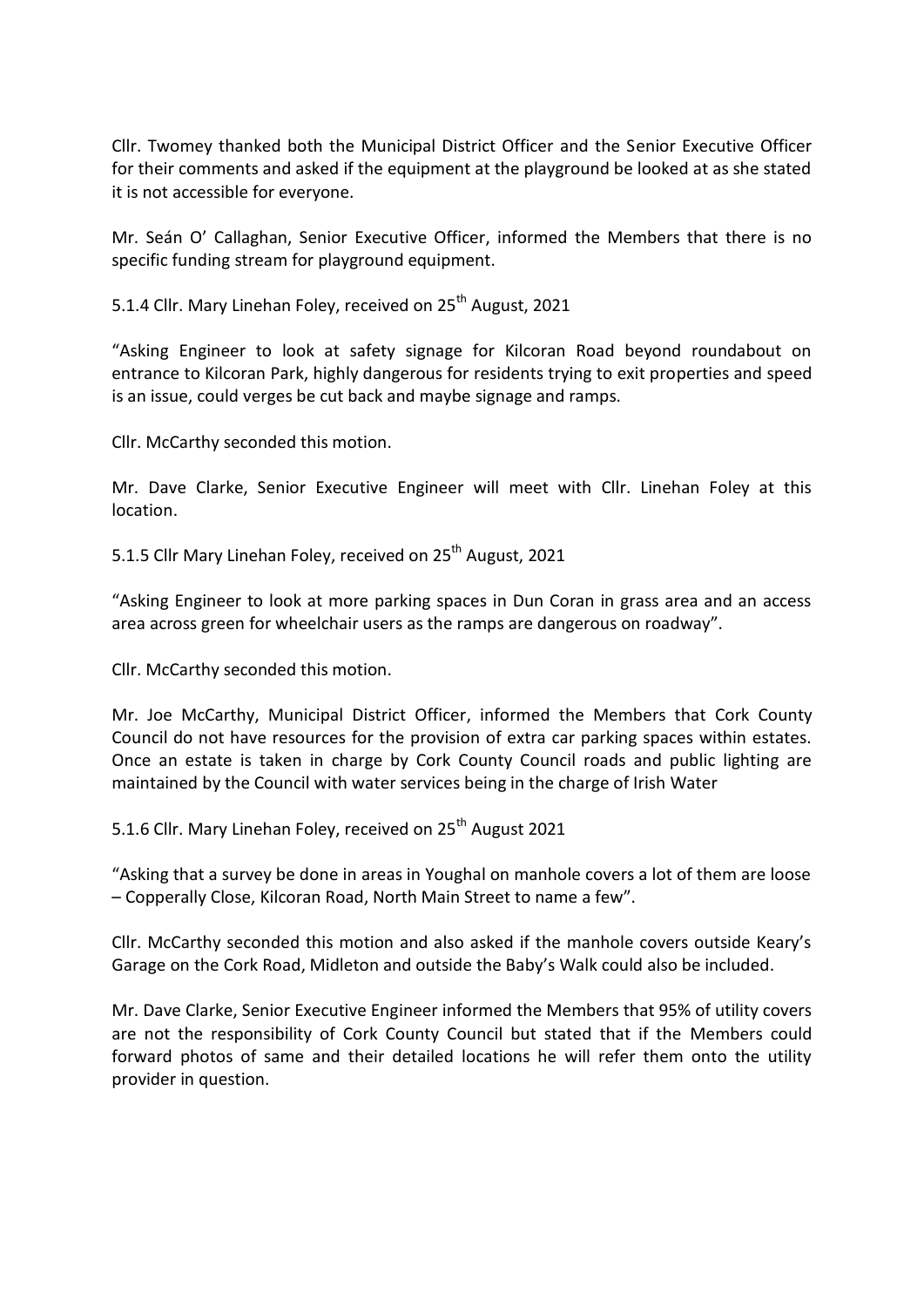# 5.1.7 Cllr. Liam Quaide, received on 31<sup>st</sup> August 2021

"That the East Cork Municipal District engineers would consider possible ways of addressing an issue with the junction between Riverside Way, Church Lane and the 'Waters Edge' Bridge (Lidl bridge). Concerns involve vehicles coming from the northern end of town driving onto the footpath in order to bypass the vehicles stopped in the box which are awaiting a right turn arrow to Water's Edge. Also, vehicles coming from Church Lane attempting to turn right onto Riverside Way can be forced to wait until the stopped vehicle has left this box".

Mr. Dave Clarke, Senior Executive Engineer informed the Members that there is a private residence to the north east corner of this junction and stated that land acquisition could be necessary to widen the junction.

The Engineer informed the Members that a detailed design for this area will be looked at in conjunction with the new proposed cycleway and stated that the provision of a bollard at this location could be looked at in the short term, in the meantime he will have the ground loop checked out at the yellow box at Water's Edge in case there is a fault here.

#### 5.1.8 Cllr. Liam Quaide, received on 31<sup>st</sup> August 2021

"That the East Cork Municipal District would collectively write to Mary Butler, Minister for Mental Health and Older People, and Michael Fitzgerald, HSE Chief Officer, Cork Kerry Community Healthcare, urging the following:

- That necessary funding for construction / rebuild works on the Owenacurra Centre, Midleton would be committed to, as has been the case for other long-stay mental health facilities at St. Finbarr's Hospital, Cork and St. Stephen's Hospital, Glanmire, as well as at the high support unit in Carraig Mór, Shanakiel, Cork. The Owenacurra Centre is the only HSE long-stay and respite residential mental health facility in East Cork. Its permanent closure would involve far-reaching negative consequences for current service-users as well as future service-users who would avail of placement and rehabilitation there. The closure would also place considerable strain on the local Community Adult Mental Health team which is not resourced to meet the needs of the client group served by the Owenacurra Centre.

- That a binding commitment be made to retain at their current location the long-stay and respite mental health placements as well as the day service of the Owenacurra Centre which is currently home to nineteen residents, some for many years, and which has been recognised as an essential part of the local mental health services for several decades. The centralisation of these supports to facilities outside East Cork would be at odds with the HSE's own policy on community-based rehabilitation for people with long-term mental health placement needs".

This motion was dealt with at the start of the Agenda.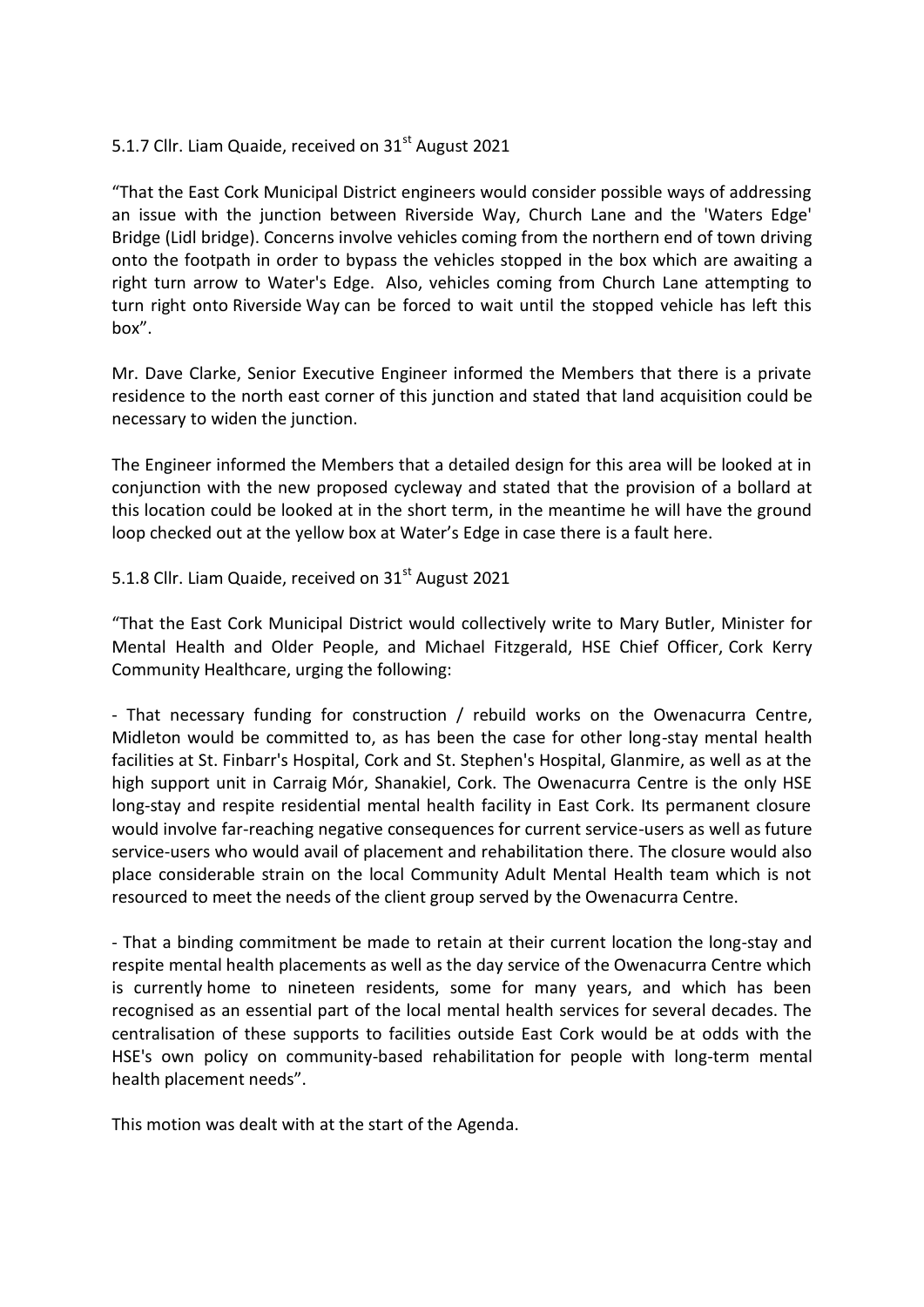5.1.9 Cllr. Liam Quaide, received on 31<sup>st</sup> August 2021

"To ask that an extension to Lisgoold cemetery be progressed as a matter of urgency. The capacity issue in the existing cemetery has been raised by the Lisgoold/Leamlara Community Council with the Municipal District since February 2020, and most recently at our June 2021 MD meeting, apparently without progress".

Cllr. Hegarty seconded this motion.

Mr. Joe McCarthy, Municipal District Officer informed the Members that a directive has been received from the Director of Services to approach the landowner and stated that the land in this vicinity will need to be surveyed to see if it is suitable for use as a cemetery.

5.1.10 Cllr. Ann- Marie Ahern, received on 1<sup>st</sup> September 2021

"The road from Corbally to Ballincurrig be resurfaced as it is in an impassable condition (continuation of the current surfacing)."

Cllr. Hegarty seconded this motion.

5.1.11 Cllr. Ann- Marie Ahern, received on 1<sup>st</sup> September 2021

"That an extra light be put at the top of the Old Road in Ballycotton due to lack of sight in the dark (Top of the Road after the Thatch Cottage)".

Cllr. Hegarty seconded this motion.

5.1.12 Cllr. Ann- Marie Ahern, received on 1<sup>st</sup> September 2021

"Due to numerous crashes on the R626, that white lines be redone on the road (from East Cork Oil to Ballyedmond Bridge)".

Cllr. Hegarty seconded this motion.

Mr. Dave Clarke, Senior Executive Engineer will inspect and prioritise same.

5.1.13 Cllr. Michael Hegarty, received  $1<sup>st</sup>$  September 2021

"That traffic calming measures and reader feedback signs be installed in Ladysbridge Village also appropriate line markings".

Cllrs. McCarthy & Ahern seconded this motion.

Mr. Dave Clarke, Senior Executive Engineer will investigate the lining in the centre of the village.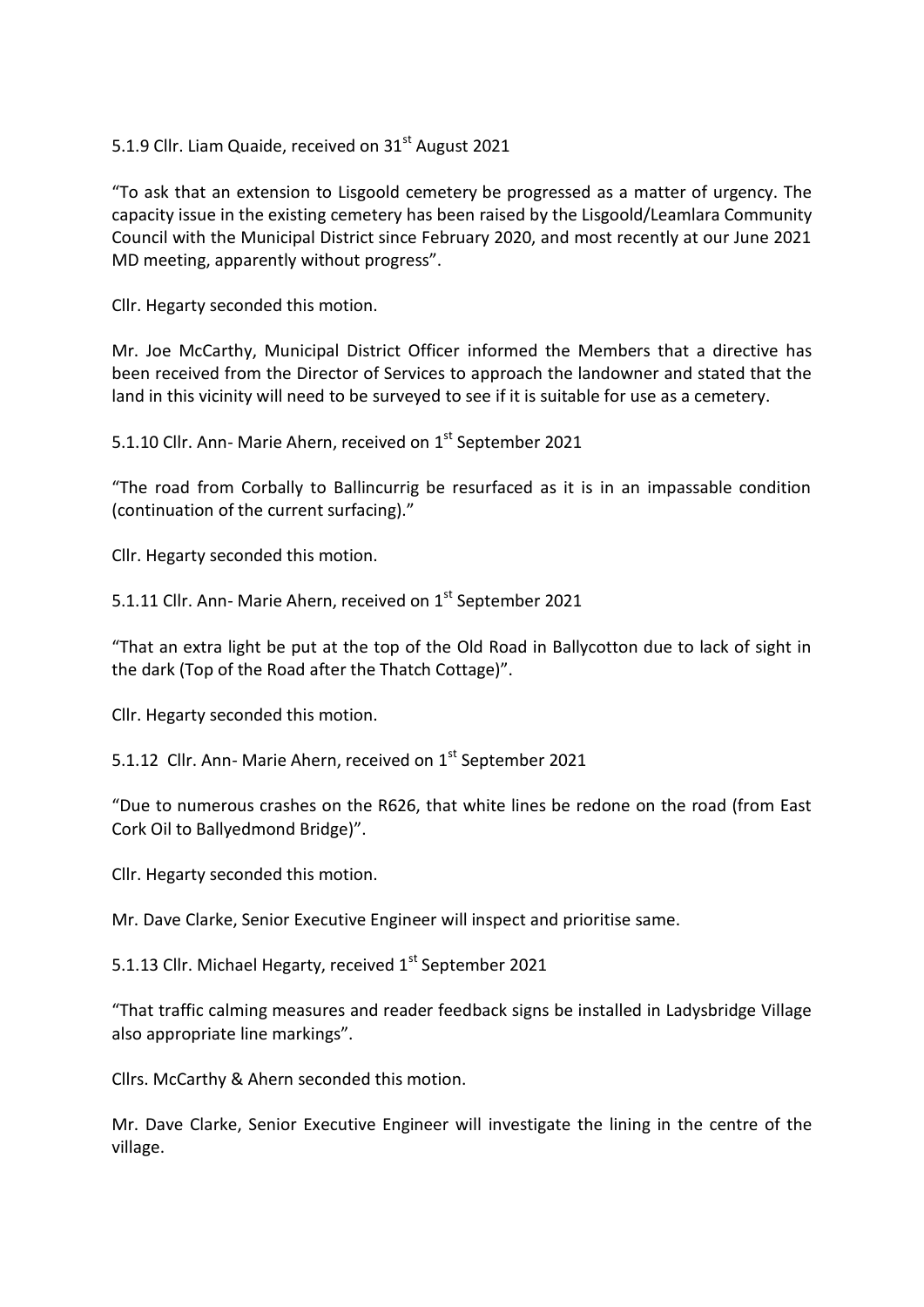In relation to driver feedback sign the Engineer informed the Members that the local community be requested to submit an application for same and informed the Members that 50% contribution of the cost of same will be required towards the provision of same.

5.1.14 Cllr. Michael Hegarty, received 1<sup>st</sup> September 2021

"That immediate action be taken with regard to the traffic lights frequency "Stop Go" at Castlemartyr".

Cllr. McCarthy seconded this motion.

Mr. Dave Clarke, Senior Executive Engineer informed the Members that the management of these lights is an ongoing task and stated that this traffic light junction does not have the capacity to get the high volume of traffic at this location through especially as peak time at this junction now runs from 7.00 a.m. to 7.00 p.m.

The Engineer stated that the Mogeely Road has reopened since last Friday evening which may bring some relief to traffic on the N25 heading east and also stated that the volume of traffic heading east in the four week closure of this road increased to 226,000 vehicles, the amount of vehicles for the equivalent period of time in 2018 was 186,300 which is an increase of 21%.

The Engineer informed the Members that traffic heading to Castlemartyr on the approach from Ladysbridge will experience significant delays until there will be a Castlemartyr bypass.

5.1.15 Cllr. Michael Hegarty, received  $1<sup>st</sup>$  September 2021

"Update on repairs to the parapet walls at Garryvoe, Ightermurragh etc".

Mr. Dave Clarke, Senior Executive Engineer informed the Members that the bridge at Garryvoe is on the Bridge Rehabilitation Programme with a design being carried out & environmental consent has been sent to An Bord Pleanala.

The Engineer will inspect the walls at Ightermurragh this week and will revert back to Cllr. Hegarty.

5.1.16 Cllr. Susan McCarthy, received on 1<sup>st</sup> September 2021

"Can we have an update on the risk assessment from Water Safety Ireland last summer following requests for a lifeguard at Inch Beach. Also, request to have Caroline Casey, Water Safety Development Officer for guidance for support in the absence of a lifeguard at said popular beach location".

Mr. Seán O' Callaghan, Senior Executive Officer informed the Members that this matter was raised last July and Cork County Council had engaged with Water Safety Ireland who conducted a risk assessment of Inch Beach which had been rejected by Cork County Council,